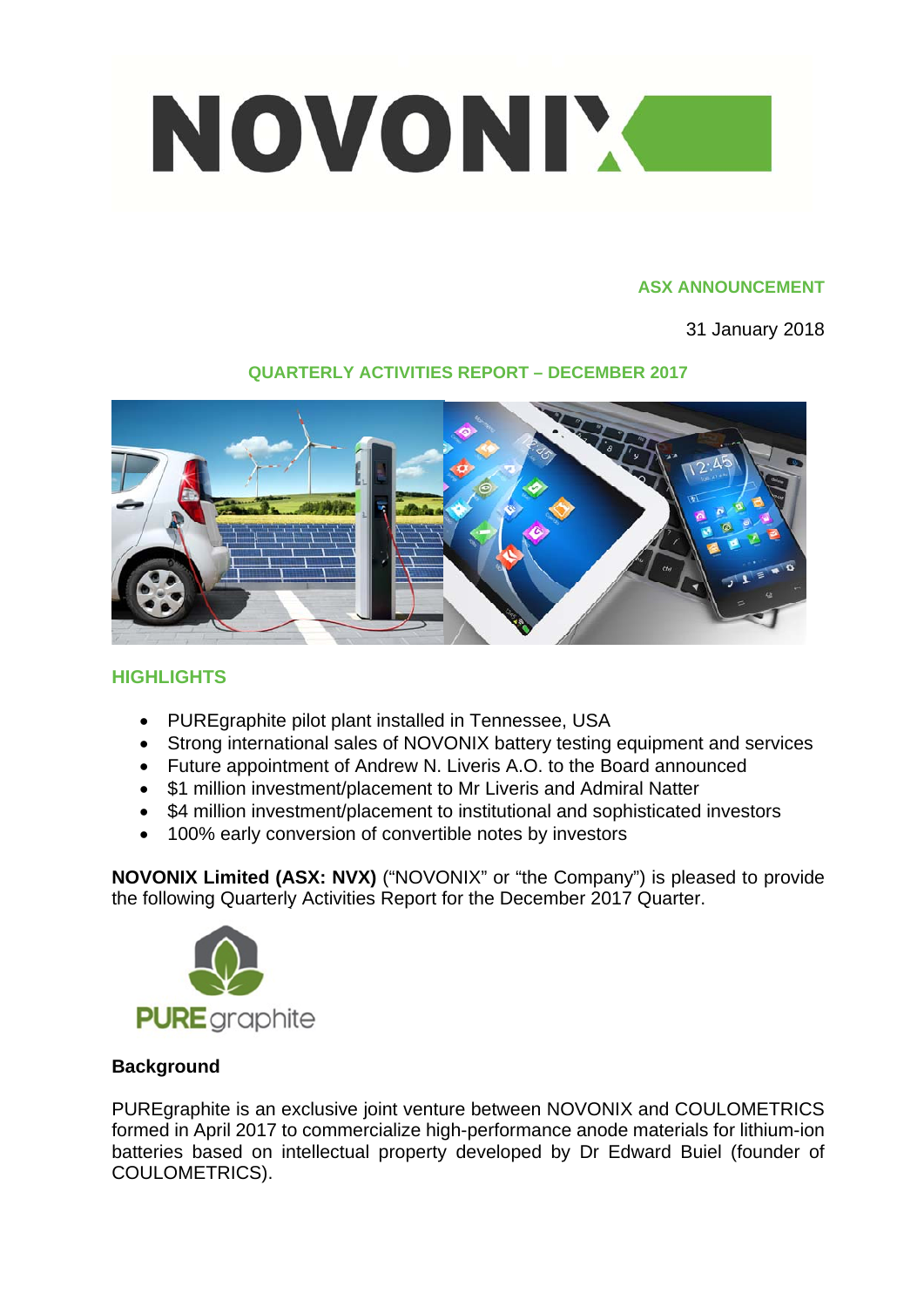

## **The December 2017 Quarter**

This quarter was focused on continued refinement of product and production process, design, procurement and installation of a pilot processing facility in Tennessee, and preparation for higher commercial tonnage trials.

The product development work verified and expanded on the intellectual property acquired from Coulometrics and provides PUREgraphite with compelling hard performance data when engaging the market.

PUREgraphite is manufacturing anode materials that demonstrate extremely high levels of electrochemical efficiency, consistently above "best in class" reference EV cells commercially available in the market today and in line with our expectations.

Our PUREgraphite team based in Chattanooga Tennessee USA currently includes our CEO, Dr Edward Buiel, five engineers, five technicians, and part-time support staff.

During the December Quarter, our facility in Chattanooga was upgraded to accommodate the pilot plant including a significant electrical upgrade to run furnaces and milling equipment, along with a security upgrade to better protect the facility and our intellectual property.

Pre-shipment inspection and testing was undertaken on critical pilot plant equipment with manufacturers to ensure it met our requirements before dispatch to Tennessee.

The pilot plant equipment was shipped, received and installed during the quarter.

The pilot plant enables the business to manufacture its anode material products (including all process steps under one roof) in sufficient quantities to support comprehensive customer qualification programs going forward. End-to-end capability at Tennessee now includes capability to crush, mill, shape and blend precursor materials, perform thermal purification, undertake multiple particle coatings and heat treatments, manufacture high quality electrodes and battery cells and perform comprehensive battery cell testing and benchmarking.

Our pilot plant will be used to manufacture and customize product samples for customer qualification programs (up to 50 kg per day) while also accelerating our internal product development programs.

Testing of suppliers and service providers was another active work stream during the quarter and this continues through the next two quarters.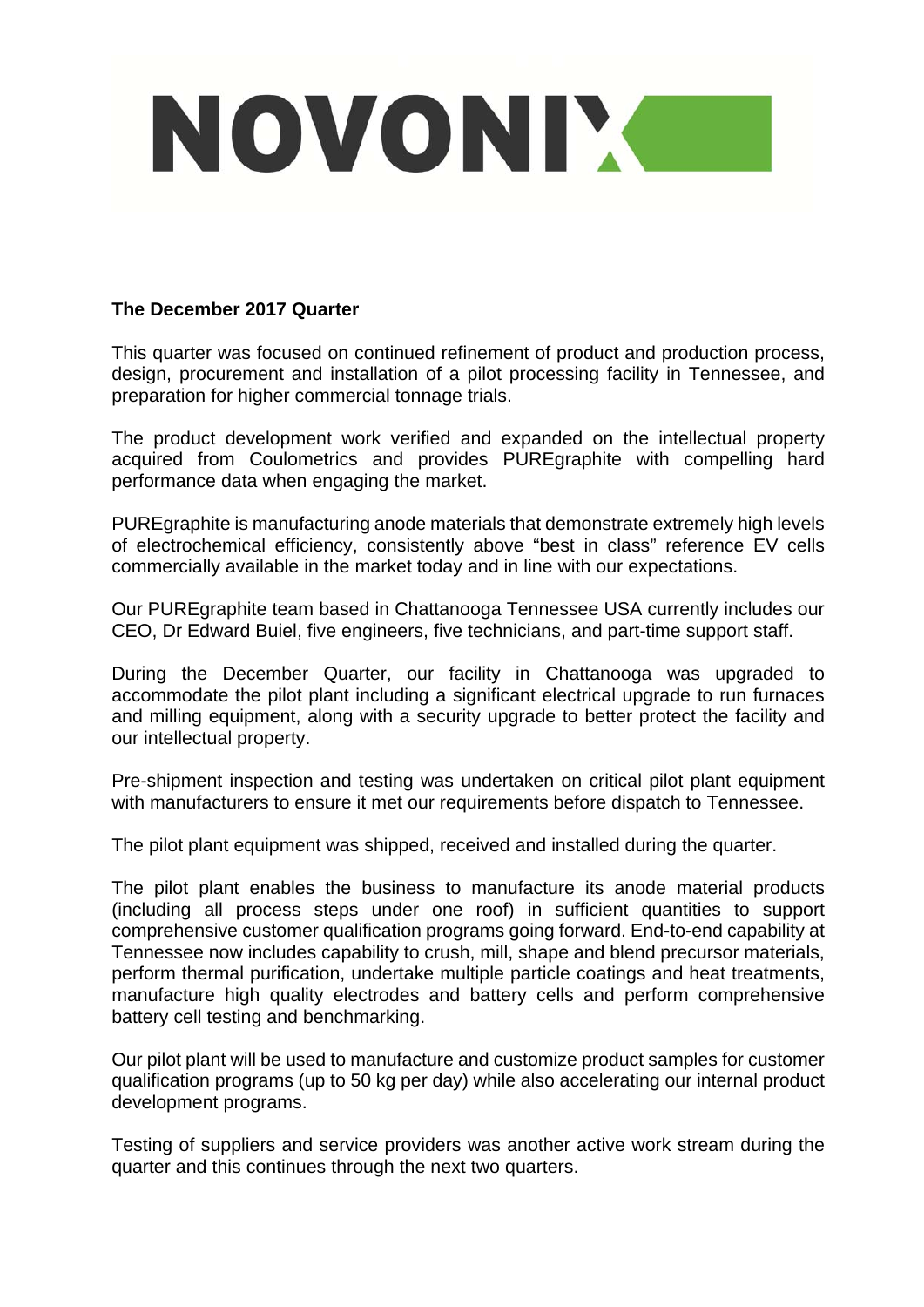

We maintain our target of establishing a 1,000 tpa production capability by 30 June 2018 that will incorporate a combination of internal production and some outsourced components.

We are also making good progress in assessing options, developing plans, assessing sites and service providers to rapidly scale the business up to 100 ktpa of anode material production.

## **Funding the PUREgraphite Joint Venture**

In satisfaction of the terms of the PUREgraphite Joint Venture Agreement, funding of USD\$2m has been invested in the PUREgraphite Joint Venture in January 2018. This adds to the existing Joint Venture cash balance which currently stands at US\$3.7m after this funding. This payment is included in the Quarterly Cashflow Report (Appendix 5B) as an 'Other' estimated cash outflow for the March 2018 quarter.



**Battery Testing Services Inc.**

## **Background**

The NOVONIX Battery Testing Services business (BTS) was acquired in June 2017. This business makes the most accurate lithium-ion battery testing equipment in the world now used by leading global battery makers, auto-makers, equipment manufacturers and battery research organizations.

NOVONIX is both leveraging this technology internally for materials development and commercializing the technology through equipment sales and associated analytical services.

#### **The December 2017 Quarter**

BTS has had one of its strongest sales quarters since formation of the business. Strong sales growth was experienced from both existing customers and many new customers, including a number of leading global brand names.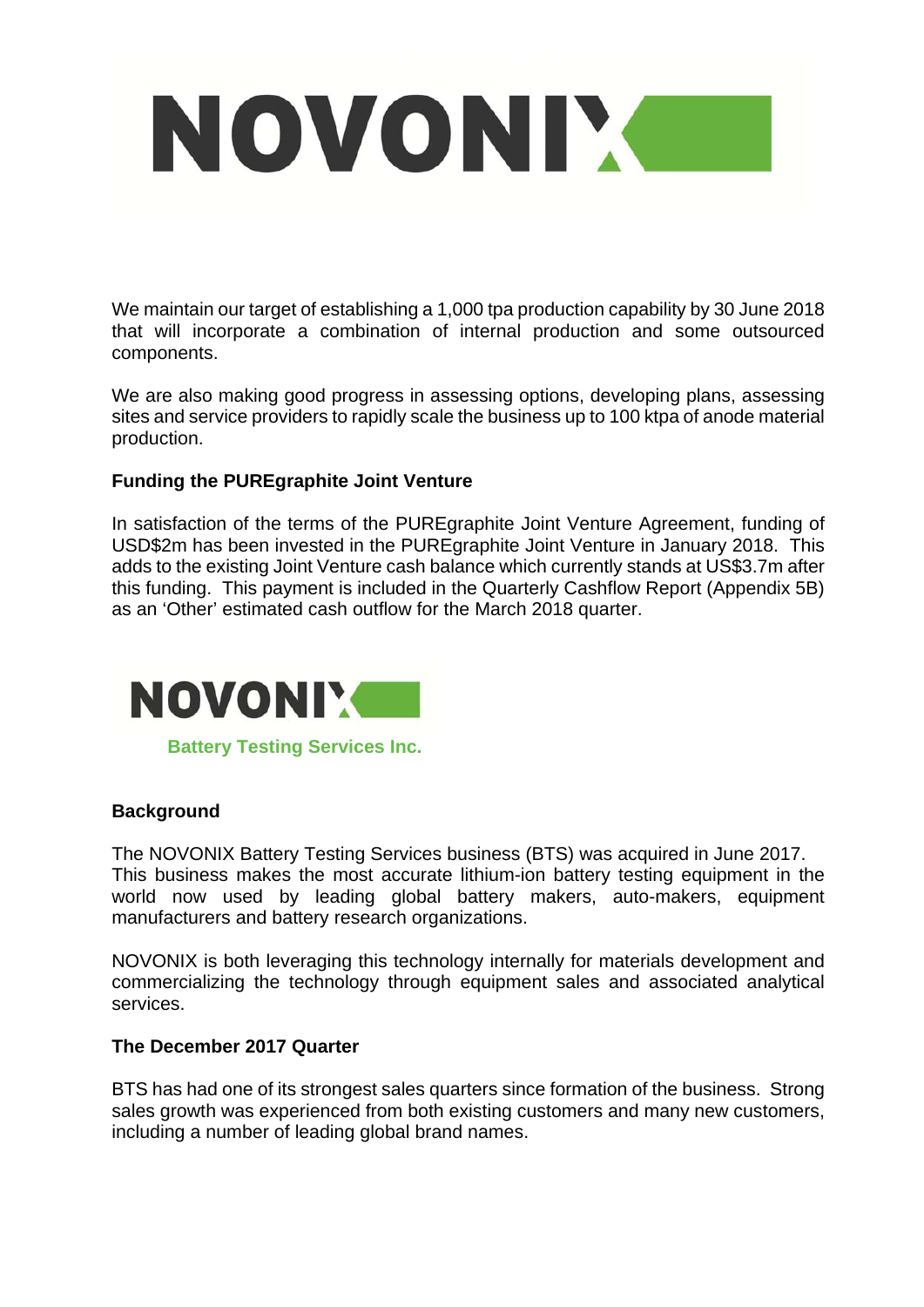

Demand for our newly-released larger testing system is strong. The first two units were shipped to two very large global battery-makers in Asia, with both companies now seeking to buy more units based on the performance of the systems received.

During the quarter BTS relocated to expanded premises approximately five times larger, to accommodate planned growth and diversification of this business.

The staffing for the BTS business has also been increased to facilitate higher production levels to meet higher customer demand. The business also recruited its first full time sales and marketing representative who commenced in January.

Work continues to refine new battery cell testing technologies. The first prototype for our non-destructive chemical analysis equipment has performed well and we have commenced design and build of a second prototype. This prototyping and development is ongoing, and we aim to finish development in 2018 for commercialization in 2019.

#### MOUNT DROMEDARY

# graphitePROJECT

## **Background**

With the PUREgraphite joint venture in the USA moving forward immediately with sourcing artificial and natural graphite concentrates from a range of international suppliers, the Company is not dependent on the Mount Dromedary Graphite Project for its anode materials program. The process of gaining the mining permits and final approvals to position the project in a development-ready state is continuing, to ensure that the Company can leverage the graphite mine both commercially and strategically at short notice.

NOVONIX is targeting the granting of Environmental Authority and Mining License for the Mount Dromedary Graphite Project in 2018, and there has been no change to tenement position during the Quarter.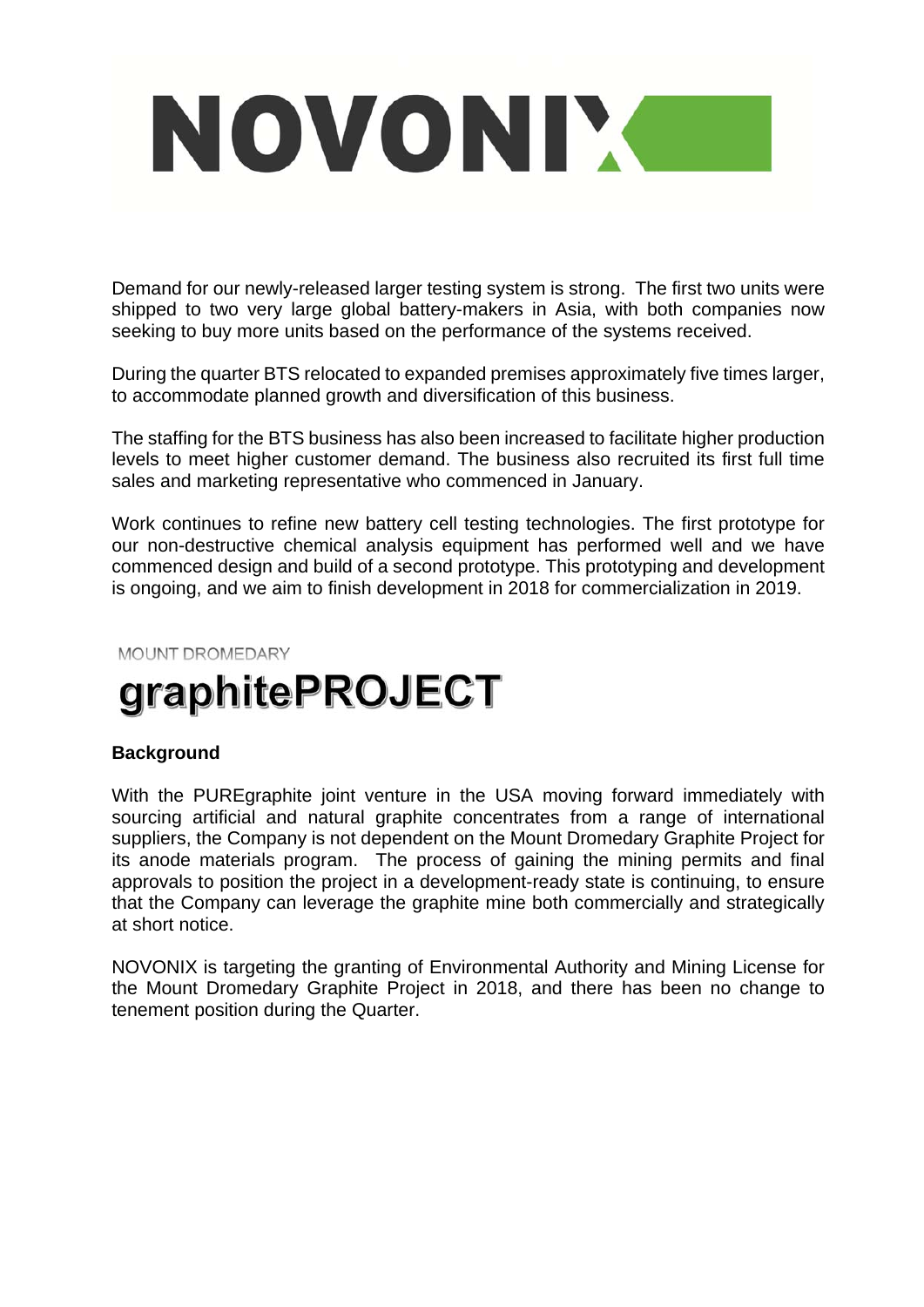

## **FUTURE APPOINTMENT OF ANDREW N. LIVERIS TO THE BOARD**

On 3 October, NOVONIX announced the future appointment of Andrew N. Liveris A.O. to its Board of Directors as further step in the Company's downstream integration strategy. Mr Liveris is currently the Executive Chairman of DowDuPont and CEO and Chairman of The Dow Chemical Company, a global specialty chemical, advanced materials, agrosciences and plastics company.

The appointment will be made following Mr Liveris' transition from his roles with Dow and DowDuPont during 2018. Mr Liveris has overseen the recently completed merger between Dow and DuPont – a US\$130 billion transaction. He will be instrumental in assisting the Company with its strategic positioning, international marketing and scalingup the NOVONIX business internationally.

## **CORPORATE**

The Company raised A\$5M during the period, including A\$1M via a placement to Andrew N. Liveris and Admiral Robert J. Natter, USN (Ret.) who recently joined the NOVONIX Board of Directors. The other A\$4M was raised via placement to institutional and sophisticated investors.

The proceeds of the placement will fund the commencement of an in-house electrolyte development program (a potential complementary new product line), pursuit of strategic opportunities including the investigation of possibilities related to fast EV charging and working capital for existing and future growth opportunities.

Our balance sheet was also strengthened and simplified by the end of the Quarter with 100% of Convertible Notes issued in April 2017 having been converted early to Ordinary Shares.

The Company also held meetings with potential international customers, partners and key government agencies during the quarter in a number of countries.

As mentioned above under the PUREgraphite activities review, in satisfaction of the terms of the PUREgraphite Joint Venture Agreement, funding of USD\$2m has been invested in the PUREgraphite Joint Venture in January 2018. This adds to the existing Joint Venture cash balance which currently stands at US\$3.7m after this funding. This payment is included in the Quarterly Cashflow Report (Appendix 5B) as an 'Other' estimated cash outflow for the March 2018 quarter.